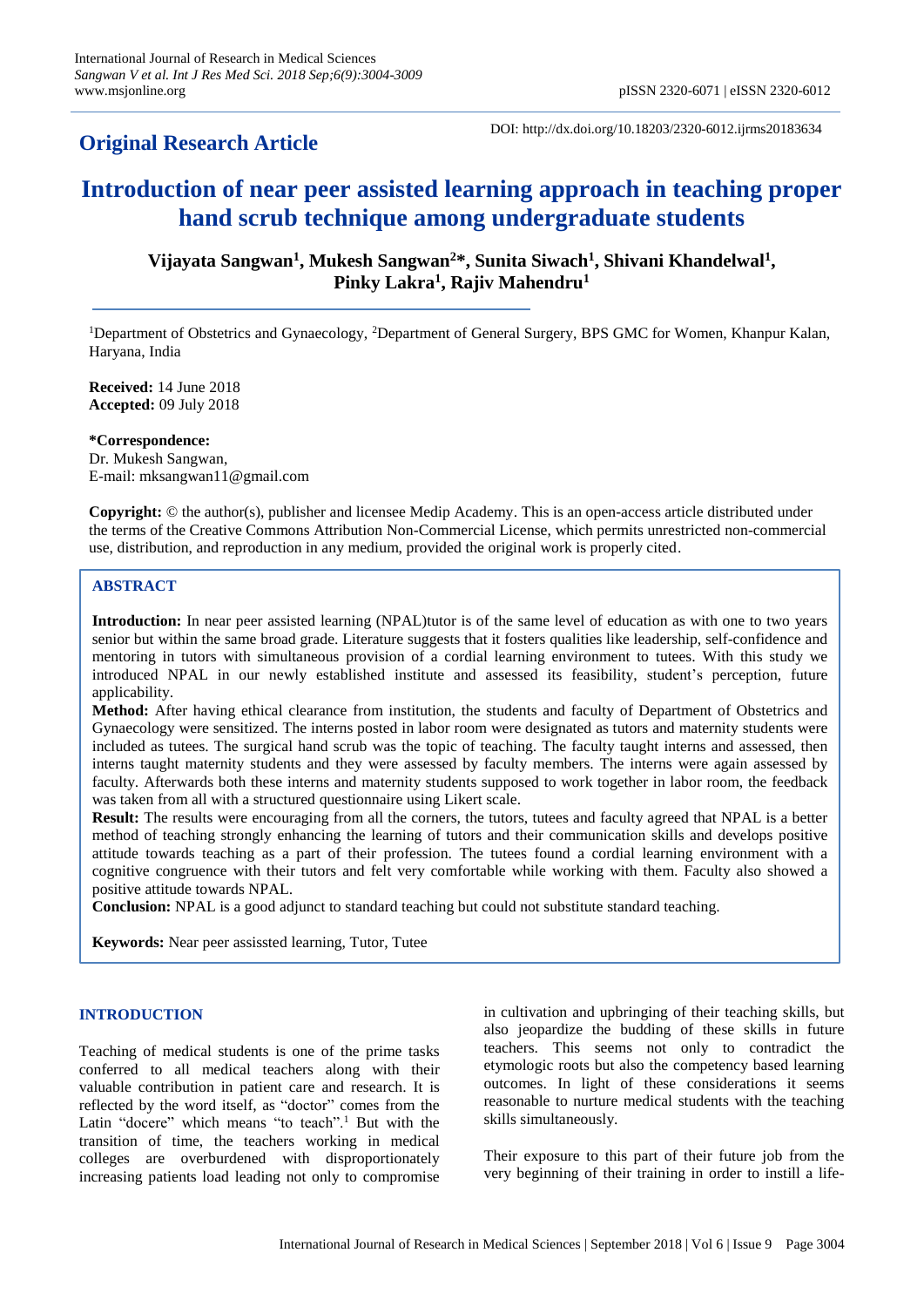long culture of learning and teaching. Peer Assisted Learning (PAL) is an innovative approach of learning where people from similar social groupings who are not professional teachers help each other to learn.<sup>1</sup> The term peer and near peer are often used interchangeably and near peer has recently been described by Bulte et al, as one of the same level of education as tutee with one to two years senior it's within the same broad grade.<sup>2</sup> Even when student tutors are more seniors they are not meant to be experts as such but more like facilitators and mediators, creating an environment for collaborative learning and guiding tutees through the process of active learning. Literature suggests a lot of beneficial effects of PAL include learning benefits to tutors as by teaching they are blessed to learn twice. Moreover, it fosters qualities like leadership, self-confidence and mentoring. Tutees also gets benefitted by having a cordial learning environment and also learning about hidden curriculum too. 1

The aim of this study was to introduce NPAL as a new teaching modality in our institute. The objectives include the assessment of the feasibility and future applicability of NPAL in our department and assessment of the response of students and faculty towards this new teaching methodology.

### **METHOD**

After clearance from the institutional ethical committee, the faculty in the department of Obstetrics and Gynae was sensitized for the project. In this project the tutees were undergraduate students of MBBS final year during their maternity posting and interns posted in labor room for rotational house-job were tutors for them. The faculty of Gynae department was involved in teaching and performance assessment. Interns had labor room postings on monthly basis rotationally, they conduct deliveries, assists in cesarean sections and management of patients. Maternity students remain posted in labor room for 28 days and stays in labor room monitor the patients and assists in conducting deliveries.

Inculcation of proper aseptic precautions among both interns as well as maternity students is must to prevent puerperal infections. The methodology started by sensitizing interns regarding their role as tutor. The hand scrub technique was demonstrated to them in a stepwise manner including with all do's and don'ts by a faculty member. Then they were asked to read about hand scrub and were assessed next day by practical demonstration and were awarded a score as given below. These trained interns taught same skill to the maternity students posted along with them in labor room.

The skills of maternity students were assessed by a faculty member on the standard stepwise checklist of surgical hand- scrub and scored accordingly. The assessment was conducted with the WHO stepwise pattern of hand-wash (enclosed in last). Tutors were assessed twice: first before teaching and corrected for mistakes to ensure proper learning and then after teaching to assess the effect of teaching on their learning. After taking adequate amount of soap 9 steps were identified for hand scrub and each step was given 0, 1, 2 marks: 0=if step not performed, 1=step was improperly performed and 2=when step was adequately done.

Similarly, medical students trained by interns were also assessed again on the basis of same assessment method. The score of interns before teaching and after teaching was analyzed for improvement in their skill. The evaluation of teaching intervention was done with questionnaire (by a 5 point Likert questionnaire) from interns as well as maternity students. The feedback from faculty was also taken with questionnaire by a 5 point Likert questionnaire. The data was analyzed statistically and results were interpreted.

### **RESULT**

In this study 44 final year MBBS students were enrolled and 28 interns volunteered for role of tutor. They were selected in such a manner that both tutor and tutee have common working time in labor room so that tutors could ensure job of tutees. The observations made were shown in Figure 1.

The figure demonstrates the effect of NPAL on learning process of interns and maternity students. The handwash skill of interns was found to be improved after maternity teaching and their test scores were also better. The tutors were analyzed for their knowledge before teaching in which 64.3% tutors scored 100% and rest 36.7% tutors scored between 90-100%. The deficiencies of tutors were addressed followed by teaching of tutees by tutors and the tutors were again tested when all did the procedure well and scored 100%. The tutees on assessment by faculty 95.45% scored more than 75% but two students scored less than 75%, they didn't followed time and hand movements were also inadequate. The feedback was given to students (tutors and tutees) simultaneously with assessment and their feedback was also taken regarding the process of NPAL (Figure 1).

Analysis of Figure 2 shows that compared to standard faculty and student teaching technique all the faculty members and tutors agreed that NPAL is a better method of teaching because of active participation of students in their learning. NPAL makes the tutor more efficient by teaching 80% faculty agreed to it. Teaching is also an art and early exposure to this art helped students to develop teaching attitude in them. 72% interns and 80% faculty agreed to it. Figure 3 shows the response of tutees and faculty towards NPAL related issues. Tutees and faculty both agree that NPAL provides a cordial learning environment compared to standard teaching method and improves the professional bonding among tutors as well as tutees.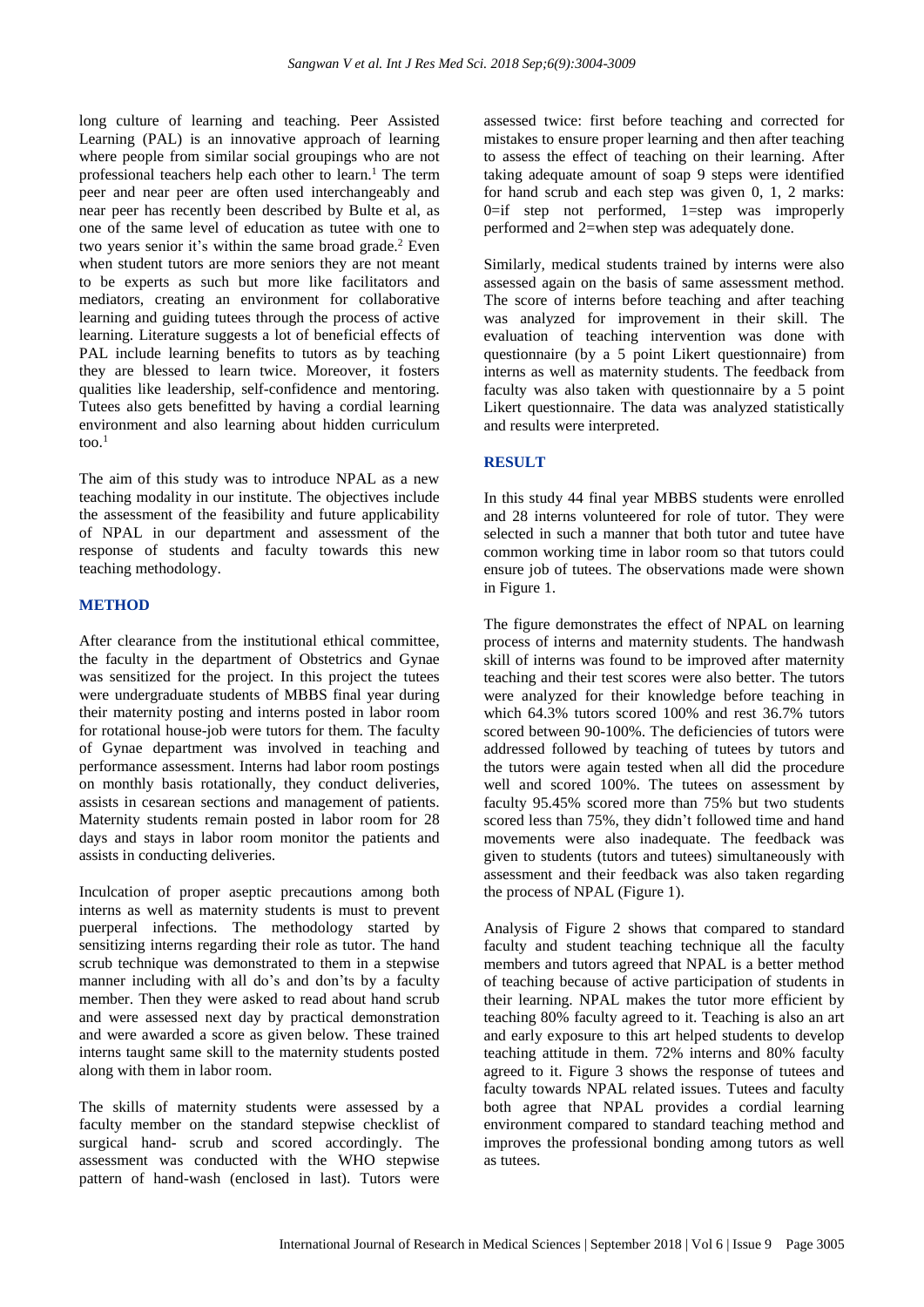









**Figure 3: Response of tutees and faculty on effect of NPAL on tutees.**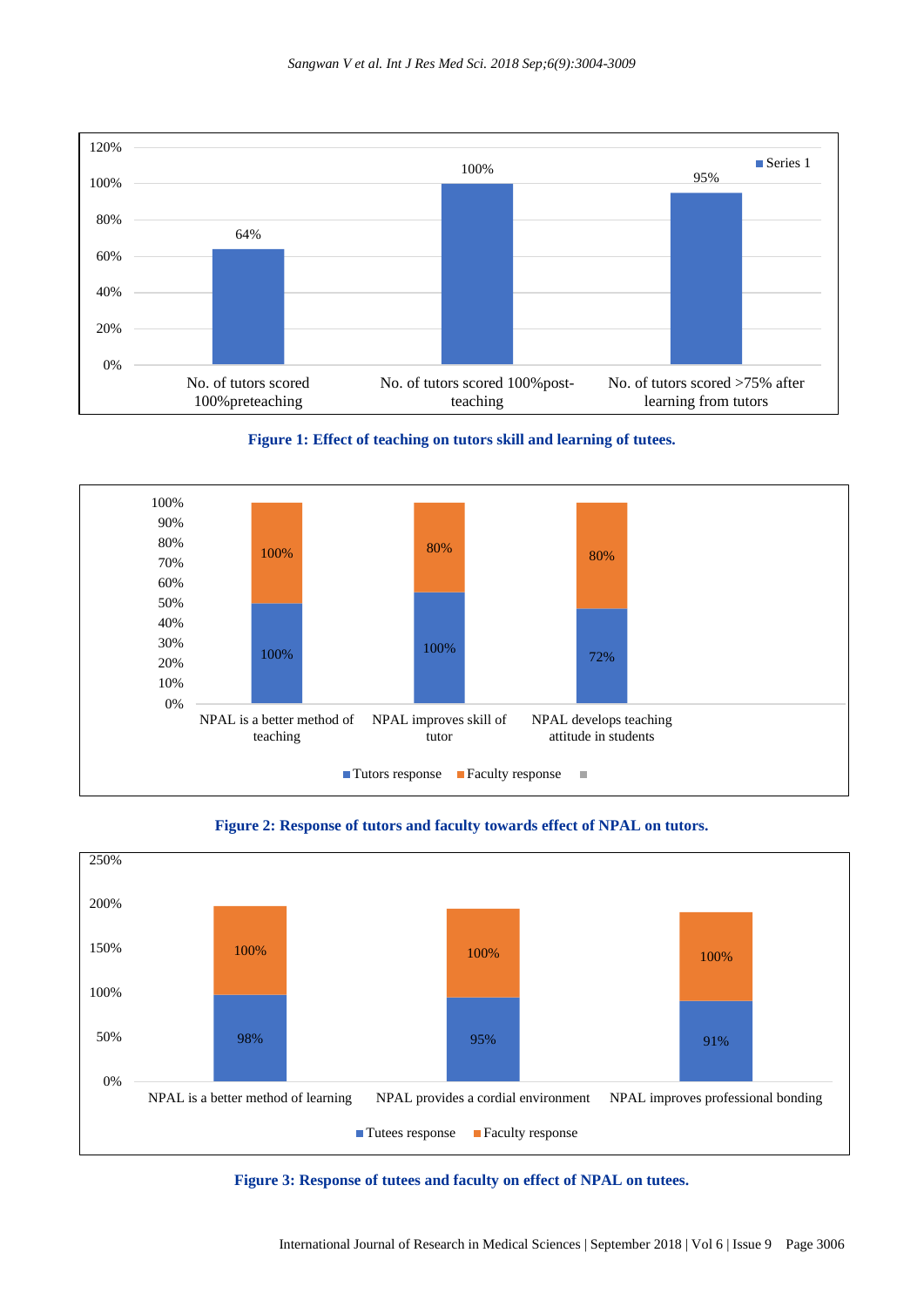#### **Table 1: Suggestions for improvement in the present methodology.**

| <b>Suggestions of tutors and tutees</b>                                                                                        | % of responses |
|--------------------------------------------------------------------------------------------------------------------------------|----------------|
| NPAL should be used for clinical teaching                                                                                      | 66%            |
| Timely reinforcements                                                                                                          | 49%            |
| Tutors should be adequately trained to make teaching homogenous and should use audiovisual aids                                | 40%            |
| Teachers presence should be there or supervision by teacher is must                                                            | 20%            |
| Better professional bondage between students and teachers                                                                      | 14%            |
| Assessment should be practical as in NPAL and feedback should be given simultaneously instead<br>of theory and practical exams | 09%            |



**Figure 4: Response of tutors, tutees and faculty towards together working of tutors and tutees.**

With this study we also studied the effect of NPAL on together working of tutors and tutees in labor room as interns and maternity students works together in labor room. The results were presented as a chart in Figure 4 and highlights the positive effects of NPAL. Along with feedback both tutors and tutees were asked for their perceptions and suggestions regarding this technique and its future implementation as shown in Table 1. Thirtyfive students expressed their suggestions rest left the column un-answered. 66% students suggested for utilization of this technique further in practical and evening classes for improvement in clinical teaching. A total of 49% students also suggested its application in other skills like cannulation, suturing etc. along with time to time reinforcements. 40% students supported for further improvement in teaching of tutors. However, 20% students emphasized presence of teacher as they found inhomogensity in teaching by their tutors. All of the faculty members agreed to utilization of NPAL but as an adjunct method not as a replacement of standard methodology.

#### **DISCUSSION**

"To teach is to learn twice" near peer assisted learning is teaching where the gap between the tutors and tutees is 2- 3 year.<sup>1,2</sup> Being a newly established institute, the first batch of MBBS has finished their internship in December 2017. It is a pilot study to instill the concept of NPAL among interns and maternity students during their posting in labor room. We tried to assess feasibility, student's perception, and future applicability in our department.

The project work was conducted during the routine duty hours of our institute as well as tutors and tutees. On feasibility front the faculty as well as students found it quite comfortable without any disturbance of their routine schedule.

The detailed feedback of both tutors and tutees were recorded along with their views about its benefits and potential of skill improvement. It is a fact framed on pillars of literature that acquisition and retention of knowledge is better by teaching rather than earing a lecture due to variation in amount of efforts to imbibe that knowledge along with demand of the situation to retrieve it also.<sup>1-3</sup>

The literature suggests that the preparation for teaching affects knowledge acquisition and retention differently as teaching activity stimulates one to study material more meticulously than when merely attending the same class.1-3 In the present study also the performance of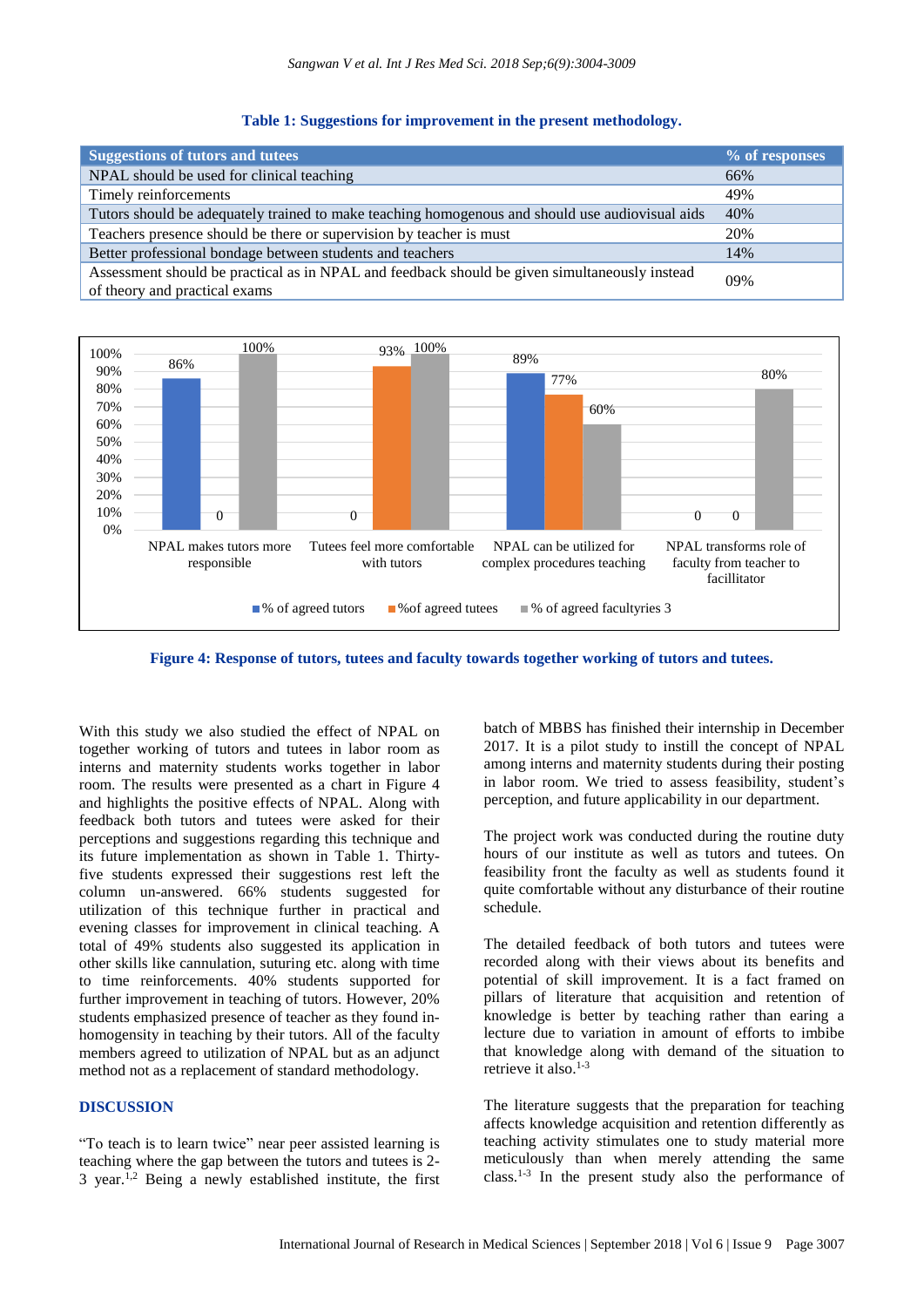tutors significantly improved after teaching as showed in Figure 1. Besides 71% strongly agreed that teaching improved their own skill.

Buckley et al, found that tutors also get benefitted by NPAL in terms of enhancement of communication skill, development of qualities like leadership, self confidence and it also results in reinforcements of positive attitude towards teaching.<sup>4</sup>

In the present study, also 82% agreed regarding development of qualities of a teacher and 86% agreed to the development of a sense of responsibility towards their work. A total of 50% student tutors strongly agreed for its utilization for complex procedures and all agreed for NPAL being a better method of teaching compare to standard method to varying extents, further opening the gates of its future applicability.

In the present study an attempt was made to assess about social effects of NPAL. Interestingly both tutors as well as tutees agreed about development of a professional bondage among them by this course. The informal environment, nearness of mental levels of tutor and tutees i.e. cognitive congruence and less educational distance between tutors and tutees makes the learning more cordial for tutees.<sup>1,2,5,6</sup> The learning is also better as 95% students scored more than 75% marks in assessment after teaching from student tutors.

Studies by Werner et al and Keogh et al. $1,3$  revealed that peer tutors acts as role models and they teach students about hidden curriculum and familiarize them with the language and processes of the new environment. Review of literature as well as metanalysis also highlights the bilateral benefit of NPAL both for tutors and tutees.<sup>7-10</sup> Field M et al, in their study used NPAL for teaching of clinical skills same is done in the present study.<sup>11</sup> The quality of teaching in NPAL has been an issue of concern due to well evident difference of teaching experience among the tutors and faculty. $1,3,6$ 

In the present study also 89% tutors and 77% tutees were willing for use of NPAL to teach complex procedure. But simultaneously 40% students suggested adequate training of tutors to avoid in-homogenous teaching. Though to avoid any bias all the tutors were taught by same faculty and were asked to follow WHO guidelines but still there is a scope of error due to different levels of perception, varied compliance to standard techniques and difference in communication skills among the tutors.

To ensure a good abidance, not only an adequate training of tutors is mandatory but supervision of their task is equally crucial to avoid any preconception. The department review revealed a satisfactory attitude towards this technique as students gets an exposure to tutorship and faculty promotes to the role of supervision or facilitation. However, utilization of NPAL for complex procedures is recommended under faculty supervision only.

In the present study, we not only analyzed the teaching methodology but also attempted to analyze its effect on the working environment when tutors and tutees work together.

### **ACKNOWLEDGEMENTS**

Authors would like to thank college faculty in CMC Ludhiana who guided us making the project. This project was a part of my advanced course in medical education.

*Funding: No funding sources Conflict of interest: None declared Ethical approval: Not required*

### **REFERENCES**

- 1. Herrmann-Werner A, Gramer R, Erschens R, Nikendei C, Wosnik A, Griewatz J et al. Peerassisted learning in undergraduate medical education: An overview. Z Evid Fortbild Qual Gesundhwes. 2017 Apr;121:74-81.
- 2. Bulte C, Betts A, Garner K, Durning S. Students teaching: views of student near peer teachers and learners. Medical Teacher. 2007;29:583-90.
- 3. Keogh MJ, Findlay JM, Foreman D. A near peer assisted learning approach to teaching undergraduate basic surgical skills. Int J Cli Skills. 2011;5:77-81.
- 4. Buckley S, Zamora J. Effects of participation in a cross year peer tutoring program in clinical examination skills on volunteer tutors skill and attitudes towards teachers and teaching. BMC Medical Education. 2007;7:20-9.
- 5. Rashid MS, Sobowale O, Gore D. A near-peer teaching program designed, developed and delivered exclusively by recent medical graduates for final year medical students sitting the final objective structured clinical examination (OSCE). BMC Med Edu. 2011;11:11.
- 6. Alkail BA. Near-peer-assisted learning in undergraduate medical students and their perception of having medical interns as their near peer teacher. Medical Teacher. 2015;37:S33-9.
- 7. Taylor N, Hall S, Carr JN, Stephens JR, Border S. Near peer teaching in medical curricula: integrating student teachers in pathology tutorials. Med Edu Online. 2015;20:27921.
- 8. Walser J, Horneffer A, Oechsner W, Huber-Lang M, Gerhardt Szep S, Boeckers A. Qunatitative and qualitative analysis of student tutors as near peer teachers in the gross anatomy course. Ann Anat. 2017;210:147-54.
- 9. Secomb J. A systemic review of peer teaching and learning in clinical education. J Clin Nurs. 2008;17(6):703-16.